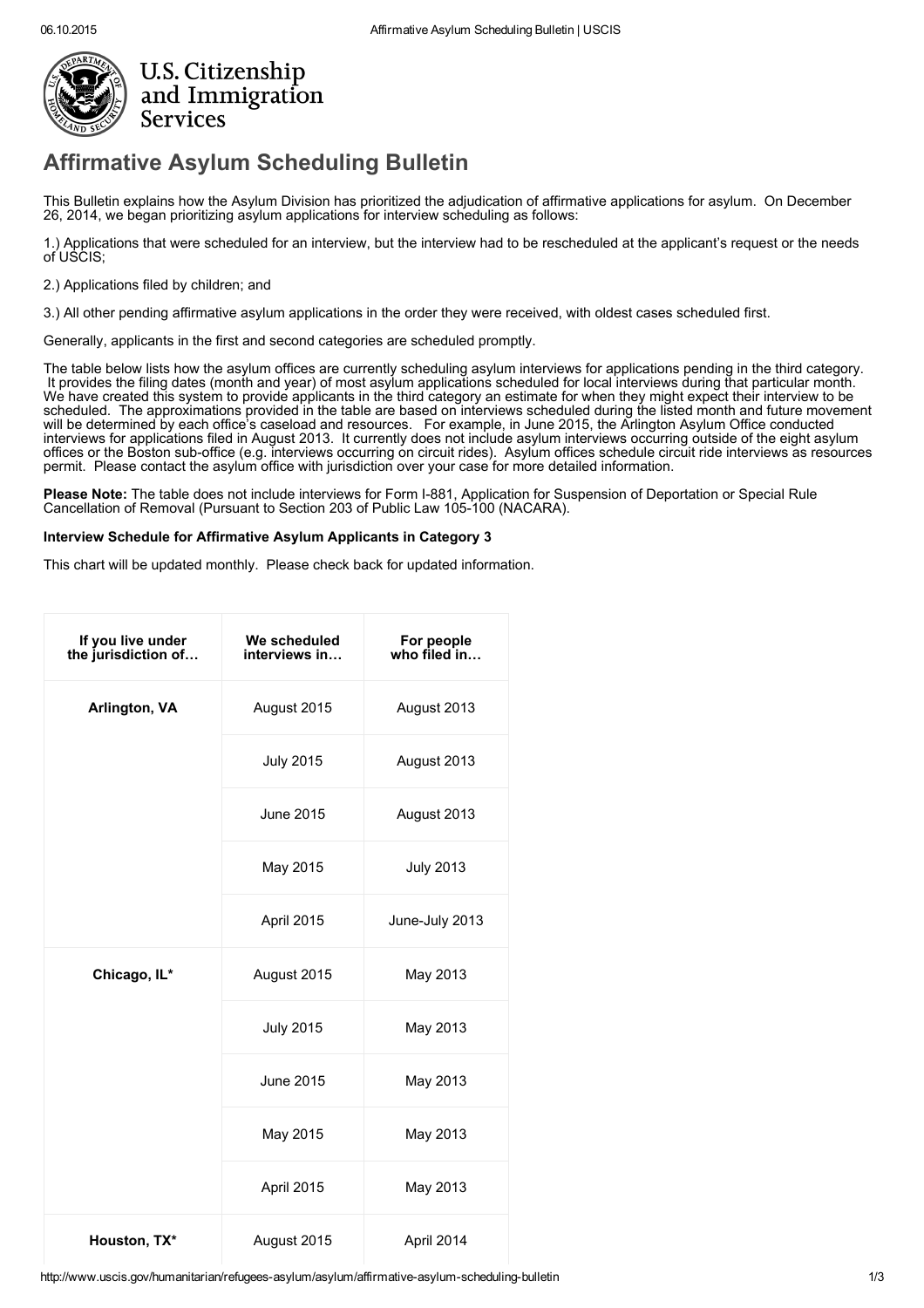|                  | <b>July 2015</b> | April 2014        |
|------------------|------------------|-------------------|
|                  | June 2015        | April 2014        |
|                  | May 2015         | April 2014        |
|                  | April 2015       | March-April 2014  |
| Los Angeles, CA* | August 2015      | August 2011       |
|                  | <b>July 2015</b> | August 2011       |
|                  | June 2015        | August 2011       |
|                  | May 2015         | August 2011       |
|                  | April 2015       | August 2011       |
| Miami, FL*       | August 2015      | February 2013     |
|                  | <b>July 2015</b> | February 2013     |
|                  | June 2015        | February 2013     |
|                  | May 2015         | February 2013     |
|                  | April 2015       | February 2013     |
| Newark, NJ       | August 2015      | $May - June 2013$ |
|                  | <b>July 2015</b> | April 2013        |
|                  | June 2015        | April 2013        |
|                  | May 2015         | March 2013        |
|                  | April 2015       | December 2012     |
| New York, NY     | August 2015      | November 2013     |
|                  | <b>July 2015</b> | June-July 2013    |
|                  | June 2015        | May-June 2013     |
|                  | May 2015         | April 2013        |

http://www.uscis.gov/humanitarian/refugees-asylum/asylum/affirmative-asylum-scheduling-bulletin 2/3